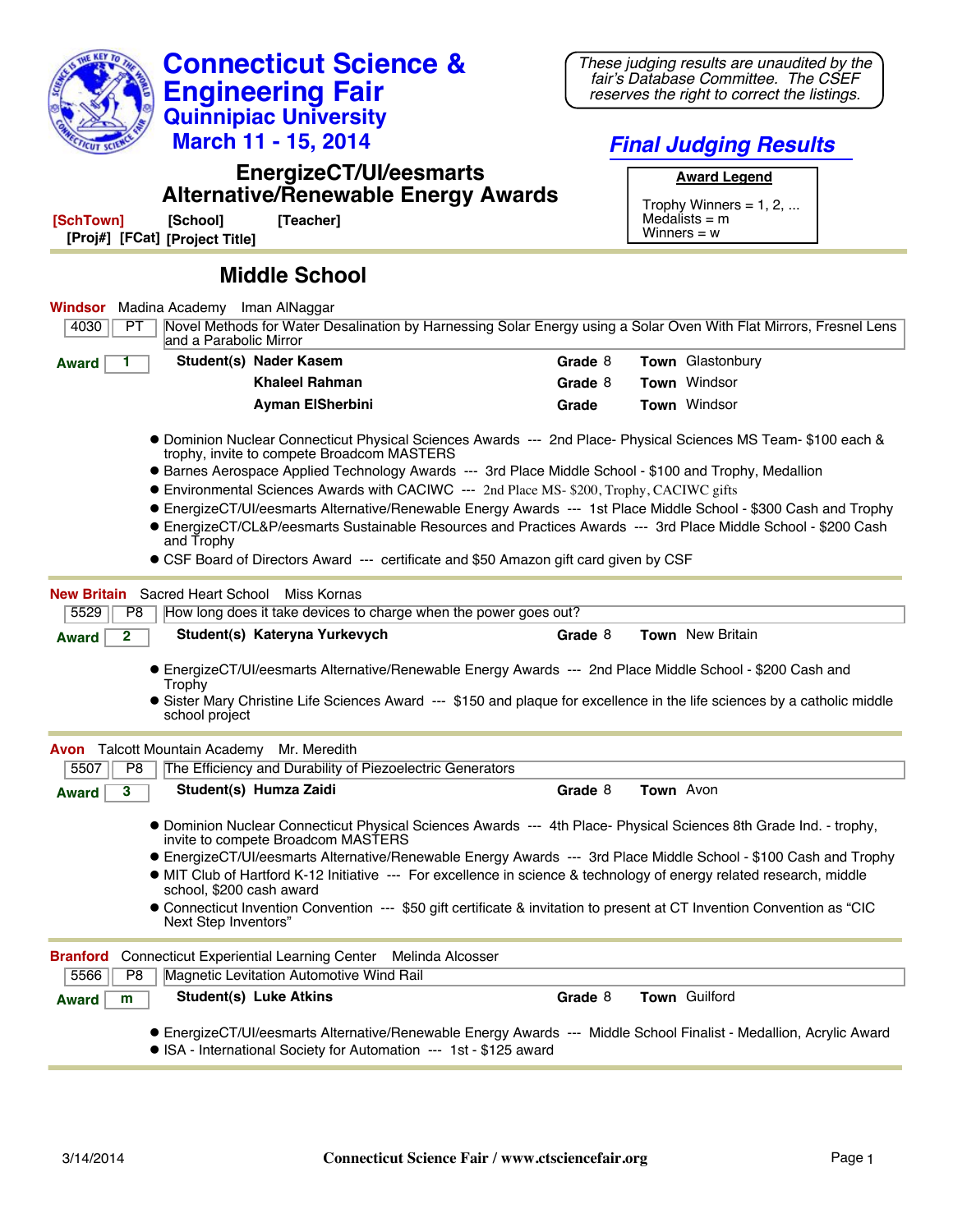| <b>Connecticut Science &amp;</b><br><b>Engineering Fair</b><br><b>Quinnipiac University</b>                                                                                                                                                                                                                                                                                        | These judging results are unaudited by the<br>fair's Database Committee. The CSEF<br>reserves the right to correct the listings. |
|------------------------------------------------------------------------------------------------------------------------------------------------------------------------------------------------------------------------------------------------------------------------------------------------------------------------------------------------------------------------------------|----------------------------------------------------------------------------------------------------------------------------------|
| March 11 - 15, 2014                                                                                                                                                                                                                                                                                                                                                                | <b>Final Judging Results</b>                                                                                                     |
| <b>EnergizeCT/UI/eesmarts</b><br><b>Alternative/Renewable Energy Awards</b><br>[SchTown]<br>[School]<br>[Teacher]<br>[Proj#] [FCat] [Project Title]                                                                                                                                                                                                                                | <b>Award Legend</b><br>Trophy Winners = $1, 2, $<br>Medalists $=$ m<br>Winners = $w$                                             |
| <b>Forestville</b> St. Matthew School<br>Mrs. MaryEllen Schigas<br>5536<br>Keep the Heat<br>P8                                                                                                                                                                                                                                                                                     |                                                                                                                                  |
| Student(s) Abby Aldieri<br><b>Award</b><br>m                                                                                                                                                                                                                                                                                                                                       | <b>Town Bristol</b><br>Grade 8                                                                                                   |
| • EnergizeCT/UI/eesmarts Alternative/Renewable Energy Awards --- Middle School Finalist - Medallion, Acrylic Award<br>• ASM Materials Education Foundation --- Certificate & \$50 gift card to Amazon given by CSEF& medallion<br>Newtown Middle School Beverly Andracchi<br><b>Newtown</b>                                                                                        |                                                                                                                                  |
| Burning Calories to Light up the Night<br>5537<br>P <sub>8</sub><br><b>Student(s) Cameron MacDonald</b><br>m<br><b>Award</b>                                                                                                                                                                                                                                                       | <b>Town</b> Sandy Hook<br>Grade 8                                                                                                |
| • EnergizeCT/UI/eesmarts Alternative/Renewable Energy Awards --- Middle School Finalist - Medallion, Acrylic Award<br>St. Gabriel School Margaret Rosa<br><b>Windsor</b><br><b>Bio vs. Fossil Fuels</b><br>5540<br>P8                                                                                                                                                              |                                                                                                                                  |
| Student(s) Max Mossberg<br>m<br><b>Award</b>                                                                                                                                                                                                                                                                                                                                       | Town Windsor<br>Grade 8                                                                                                          |
| • Dominion Nuclear Connecticut Physical Sciences Awards --- Finalist - Physical Sciences 8th Grade - CSF Medallion<br>& Acrylic Award<br>• EnergizeCT/UI/eesmarts Alternative/Renewable Energy Awards --- Middle School Finalist - Medallion, Acrylic Award<br>• Office of Naval Research- U.S. Navy / U.S. Marine Corps. --- Middle School- Certificate, \$50 gift card to Amazon |                                                                                                                                  |

search- U.S. Navy / U.S. Marine Corps --- Middle School- Certificate, \$50 gift card to given by CSEF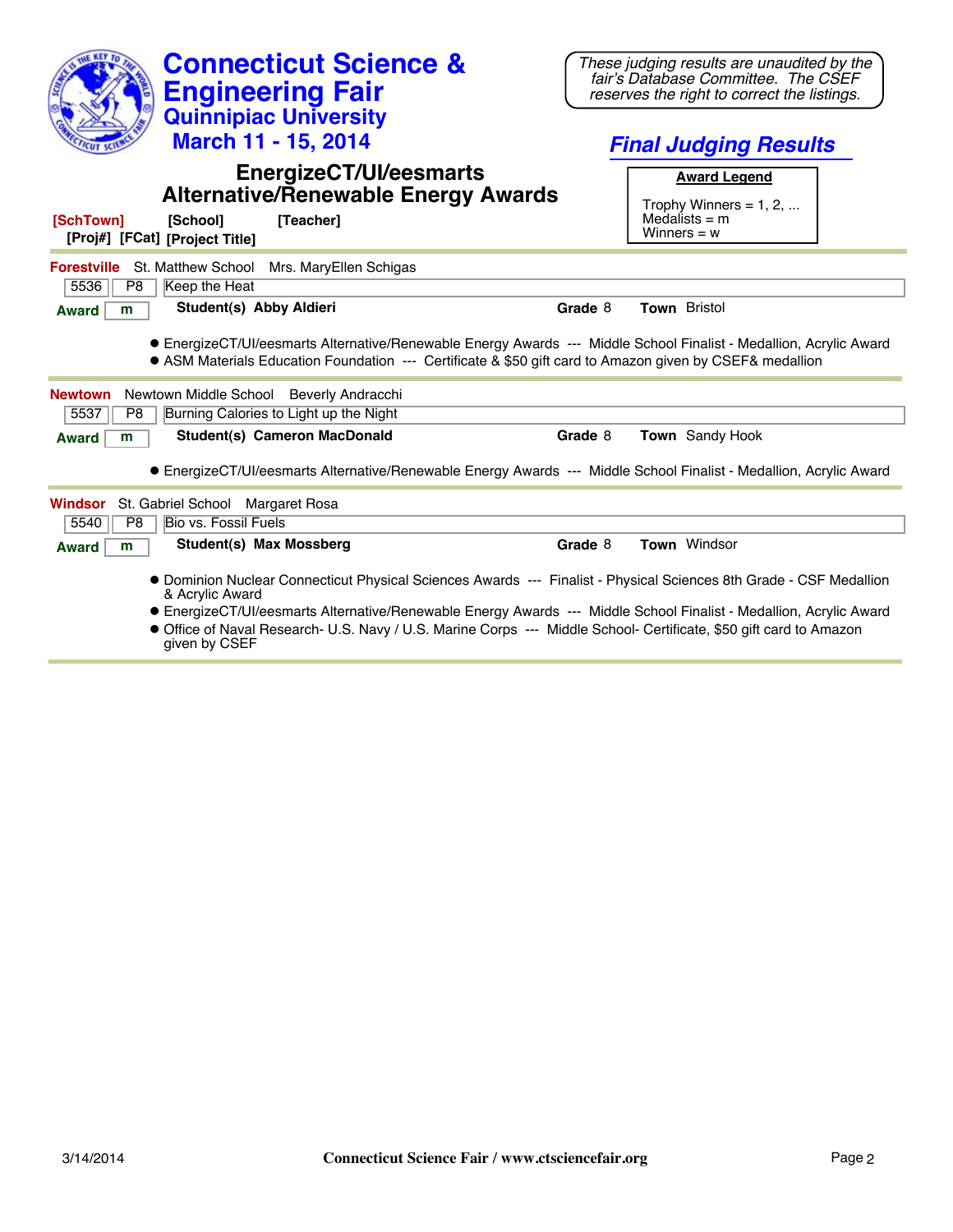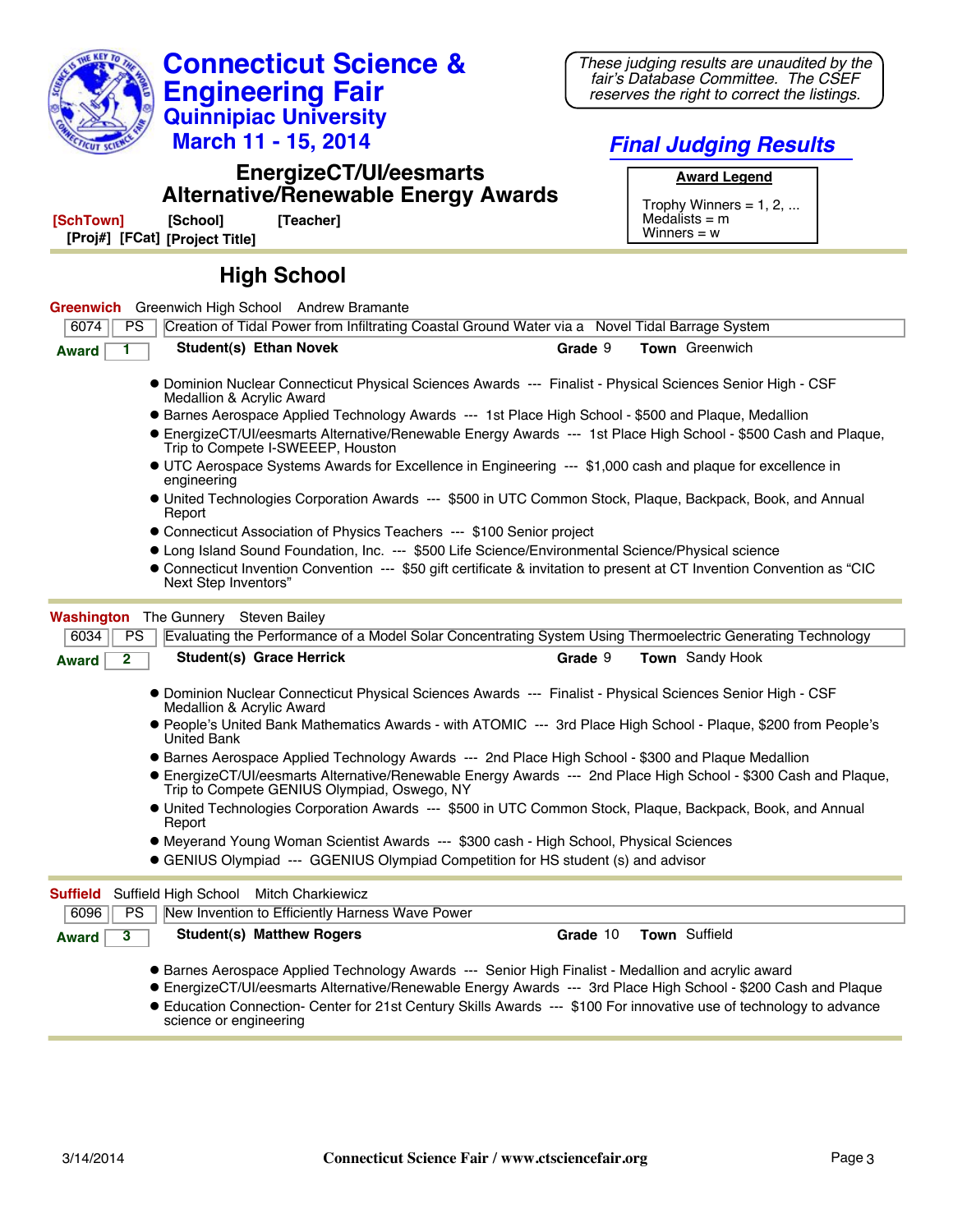| <b>Connecticut Science &amp;</b>                                                                                                                                                                                                                                                                                                                               |          | These judging results are unaudited by the                                         |  |
|----------------------------------------------------------------------------------------------------------------------------------------------------------------------------------------------------------------------------------------------------------------------------------------------------------------------------------------------------------------|----------|------------------------------------------------------------------------------------|--|
| <b>Engineering Fair</b>                                                                                                                                                                                                                                                                                                                                        |          | fair's Database Committee. The CSEF<br>reserves the right to correct the listings. |  |
| <b>Quinnipiac University</b>                                                                                                                                                                                                                                                                                                                                   |          |                                                                                    |  |
| March 11 - 15, 2014                                                                                                                                                                                                                                                                                                                                            |          | <b>Final Judging Results</b>                                                       |  |
| <b>EnergizeCT/UI/eesmarts</b>                                                                                                                                                                                                                                                                                                                                  |          | <b>Award Legend</b>                                                                |  |
| <b>Alternative/Renewable Energy Awards</b>                                                                                                                                                                                                                                                                                                                     |          | Trophy Winners = $1, 2, $                                                          |  |
| [SchTown]<br>[School]<br>[Teacher]<br>[Proj#] [FCat] [Project Title]                                                                                                                                                                                                                                                                                           |          | Medalists $=$ m<br>Winners = $w$                                                   |  |
| <b>Greens Farms</b><br>Greens Farms Academy Mathieu Freeman                                                                                                                                                                                                                                                                                                    |          |                                                                                    |  |
| Momentum Powered Magnetic Generator For Electric Car Applications And Free Energy And Perpetual Motion<br>6049<br><b>PS</b><br>Research                                                                                                                                                                                                                        |          |                                                                                    |  |
| <b>Student(s) Arthur Doelp</b><br>m<br><b>Award</b>                                                                                                                                                                                                                                                                                                            | Grade 12 | Town Darien                                                                        |  |
| • EnergizeCT/UI/eesmarts Alternative/Renewable Energy Awards --- High School Finalist - Medallion<br>• University of Connecticut - Physics Department --- UCONN Physics Department - Co-Op \$100 Gift Certificate                                                                                                                                              |          |                                                                                    |  |
| <b>Brunswick School</b><br>Dana Montañez<br>Greenwich                                                                                                                                                                                                                                                                                                          |          |                                                                                    |  |
| Converting Mechanical Energy from Cross-walk Traffic Using Piezoelectricity<br>6510<br><b>PST</b>                                                                                                                                                                                                                                                              |          |                                                                                    |  |
| Student(s) Jamie MacFarlane<br>m<br><b>Award</b>                                                                                                                                                                                                                                                                                                               | Grade 10 | <b>Town</b> Greenwich                                                              |  |
| <b>Andreas Kern</b>                                                                                                                                                                                                                                                                                                                                            | Grade 10 | Town Greenwich                                                                     |  |
| . Dominion Nuclear Connecticut Physical Sciences Awards --- Finalist - Physical Sciences Senior Team - CSF<br>Medallion & Acrylic Award<br>• EnergizeCT/UI/eesmarts Alternative/Renewable Energy Awards --- High School Finalist - Medallion<br>• EnergizeCT/CL&P/eesmarts Future Sustainability Awards --- High School Finalist - Medallion and Acrylic Award |          |                                                                                    |  |
| Greenwich High School Andrew Bramante<br>Greenwich                                                                                                                                                                                                                                                                                                             |          |                                                                                    |  |
| PS<br>Optimizing Hydrogen Production From a Piezo-electrochemical Water-Splitting Mechanism with Low-Cost Synthesis of<br>6045<br>ZnO and BiFeO3 Nanostructures                                                                                                                                                                                                |          |                                                                                    |  |
| <b>Student(s) Margaret Cirino</b><br>m<br><b>Award</b>                                                                                                                                                                                                                                                                                                         | Grade 9  | Town Greenwich                                                                     |  |
| • Dominion Nuclear Connecticut Physical Sciences Awards --- 4th Place- Physical Sciences Senior High Individual -<br>Plaque                                                                                                                                                                                                                                    |          |                                                                                    |  |
| • EnergizeCT/UI/eesmarts Alternative/Renewable Energy Awards --- High School Finalist - Medallion                                                                                                                                                                                                                                                              |          |                                                                                    |  |
| • UTC Aerospace Systems Awards for Excellence in Engineering --- \$1,000 cash and plaque for excellence in<br>engineering                                                                                                                                                                                                                                      |          |                                                                                    |  |
| Greenwich High School Andrew Bramante<br>Greenwich                                                                                                                                                                                                                                                                                                             |          |                                                                                    |  |
| 6101<br>A Filamentous Organic Solar Cell Based Piezoelectric Architecture for Powering Commercial and Biological Electronic<br><b>PS</b><br>Devices                                                                                                                                                                                                            |          |                                                                                    |  |
| Student(s) Maxmillian Minichetti<br><b>Award</b><br>m                                                                                                                                                                                                                                                                                                          | Grade 11 | Town Greenwich                                                                     |  |
| . Dominion Nuclear Connecticut Physical Sciences Awards --- 5th Place- Physical Sciences Senior High Individual<br>Plaque                                                                                                                                                                                                                                      |          |                                                                                    |  |
| • EnergizeCT/UI/eesmarts Alternative/Renewable Energy Awards --- High School Finalist - Medallion                                                                                                                                                                                                                                                              |          |                                                                                    |  |
| • EnergizeCT/CL&P/eesmarts Future Sustainability Awards --- High School Finalist - Medallion and Acrylic Award<br>• UTC Aerospace Systems Awards for Excellence in Engineering --- \$1,000 cash and plaque for excellence in<br>engineering                                                                                                                    |          |                                                                                    |  |
| • United Technologies Corporation Awards --- \$500 in UTC Common Stock, Plaque, Backpack, Book, and Annual<br>Report                                                                                                                                                                                                                                           |          |                                                                                    |  |
| • IEEE, Connecticut Section --- \$250 Honors Award -Senior                                                                                                                                                                                                                                                                                                     |          |                                                                                    |  |
| • Arthur Mensing Award --- \$1000 cash award for excellence in the physical sciences                                                                                                                                                                                                                                                                           |          |                                                                                    |  |
| • Connecticut Invention Convention --- \$50 gift certificate & invitation to present at CT Invention Convention as "CIC<br>Next Step Inventors"                                                                                                                                                                                                                |          |                                                                                    |  |